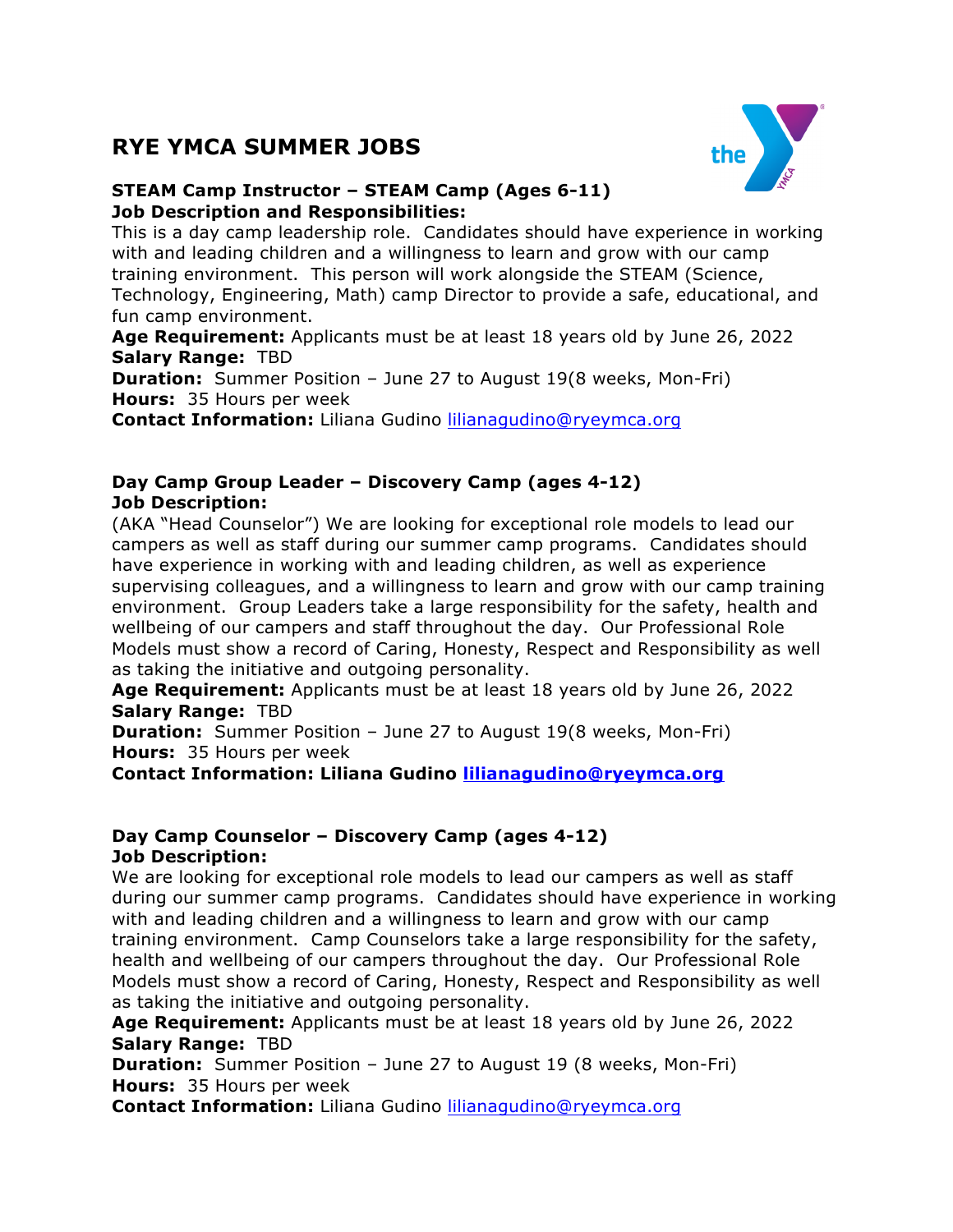# **Sports Specialist- Discovery Camp (ages 4- 12) Job Description and Responsibilities:**

This is a day camp leadership role. Candidates should have experience in working with and leading children and a willingness to learn and grow with our camp training environment. Under the supervision of the Camp Director, the Sports Specialist is responsible for providing direct leadership in teaching youth sports skills in various formats. This includes organizing youth sports sessions and coaching youths in our camp program.

**Age Requirement:** Applicants must be at least 18 years old by June 26, 2022 **Salary Range:** TBD

**Duration:** Summer Position – June 27 to August 19 (8 weeks, Mon-Fri) **Hours:** 35 Hours per week

**Contact Information:** Liliana Gudino lilianagudino@ryeymca.org

## **Arts and Crafts Specialist- Discovery Camp (ages 4- 12) Job Description and Responsibilities:**

This is a day camp leadership role. Candidates should have experience in working with and leading children and a willingness to learn and grow with our camp training environment. Under the supervision of the Camp Director, the Art Specialist is responsible for providing direct leadership in teaching youth fundamentals of art such as painting, sculpting, and using different types of mixed media to create projects. This includes activity planning and implementation.

**Age Requirement:** Applicants must be at least 18 years old by June 26, 2022 **Salary Range:** TBD

**Duration:** Summer Position – June 27 to August 19 (8 weeks, Mon-Fri) **Hours:** 35 Hours per week

**Contact Information:** Liliana Gudino lilianagudino@ryeymca.org

# **STEM Specialist – Discovery Camp (ages 4-12) Job Description and Responsibilities:**

This is a day camp leadership role. Candidates should have experience in working with and leading children and a willingness to learn and grow with our camp training environment. This person is responsible for the overall supervision of the STEM (Science, Technology, Engineering, Math) Curriculum including activity planning and implementation.

**Age Requirement:** Applicants must be at least 18 years old by June 26, 2022 **Salary Range:** TBD

**Duration:** Summer Position – June 27 to August 19 (8 weeks, Mon-Fri) **Hours:** 35 Hours per week

**Contact Information:** Liliana Gudino lilianagudino@ryeymca.org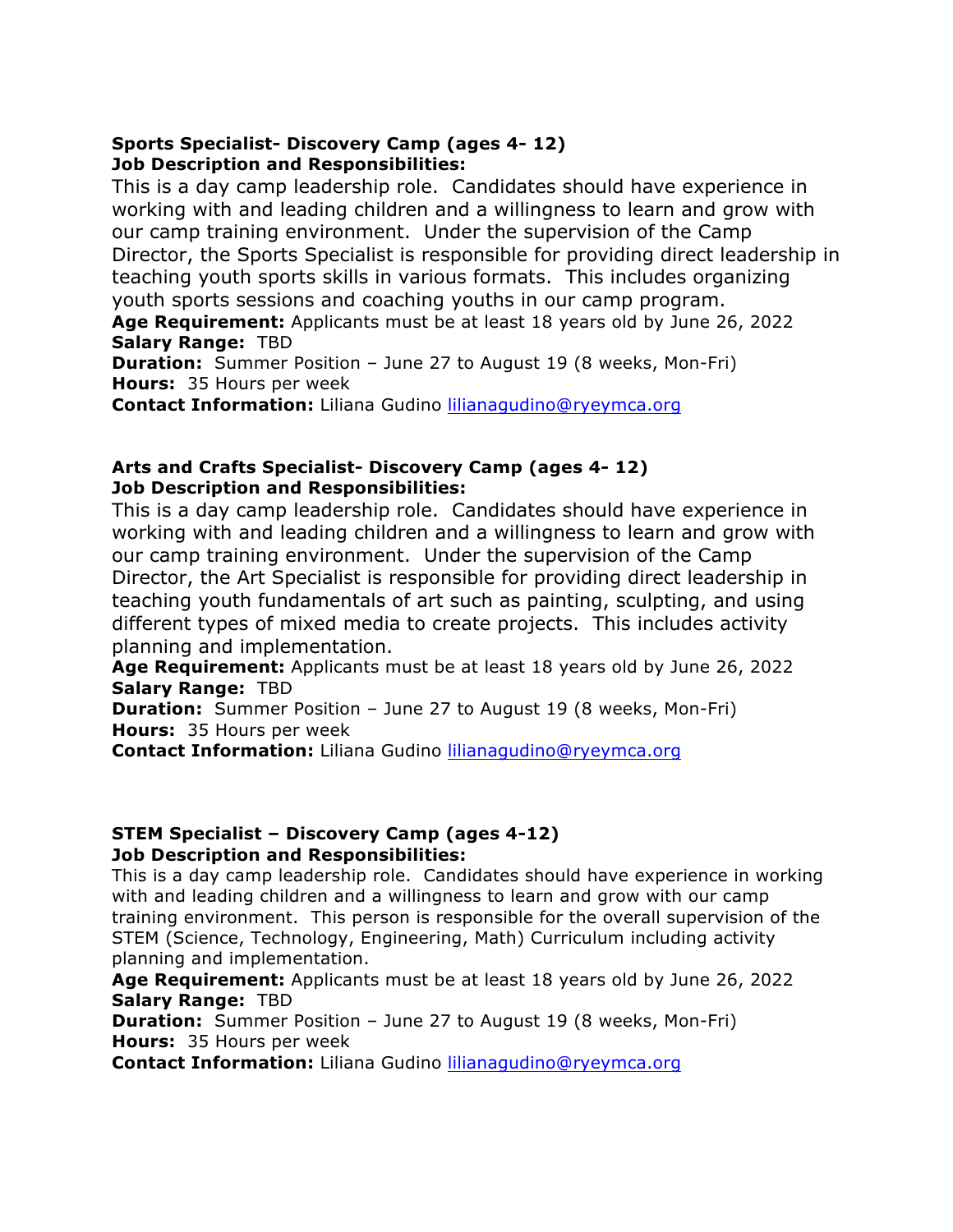# **Trip Director- Discovery Camp (ages 4-12) Job Description and Responsibilities:**

This is a day camp leadership role. We are looking for exceptional role models to lead our campers as well as staff during our summer camp programs. Candidates should have experience in working with and leading children, as well as experience supervising colleagues, and a willingness to learn and grow with our camp training environment. This person will provide direct leadership over staff, campers, and CIT's during off site trips. This includes management of all safety plans and procedures and maintaining a safe and controlled environment throughout all excursions.

**Age requirement**: Applicants must be at least 18 years old by June 26, 2022 **Salary Range:** TBD

**Duration:** Summer Position- June 27- to August 19 (8 weeks, Mon- Fri) **Hours:** 35 Hours per week

**Contact Information**: Liliana Gudino lilianagudino@ryeymca.org

# **Gymnastics Camp Counselor**

## **Job Description and Responsibilities:**

Under the supervision of Sr. Program Director and Head Coach, the Gymnastics Camp Counselor is responsible for assisting in program curricula and coordination within the Gymnastics Department, including progressive skills, with an emphasis on safety and participant/member satisfaction. Provide direct leadership and participation and instruction to gymnastics participants in association with the all staff and assistants. Manage and tracking class attendance records. Participate in set up and maintain class equipment use and configuration.

**Age requirement**: Applicants must be at least 18 years old by June 26, 2022 **Salary Range:** TBD

**Duration:** Summer Position- June 27- to August 19 (8 weeks, Mon- Fri) **Hours:** 35 Hours per week

**Contact Information**: Melissa Lewis melissalewis@ryeymca.org

#### **Sports Instructor**

#### **Job Description and Responsibilities:**

Under the supervision of the Sr. Director Sports, Recreation & Teens, the Sports Instructor is responsible for providing direct leadership in teaching youth sports skills in various formats. This includes organizing youth sports sessions and coaching youths inside the YMCA and at off-site programs. Provide direct leadership/supervision to youth sports classes. Coordinate class curriculum in accordance with the specific needs and interests of the YMCA and participants. Devise organized plans and structure for instruction/management of all classes. **Age requirement**: Applicants must be at least 18 years old by June 26, 2022

#### **Salary Range:** TBD

**Duration:** Summer Position- June 27- to August 19 (8 weeks, Mon- Fri) **Hours:** 35 Hours per week

**Contact Information**: Melissa Lewis melissalewis@ryeymca.org